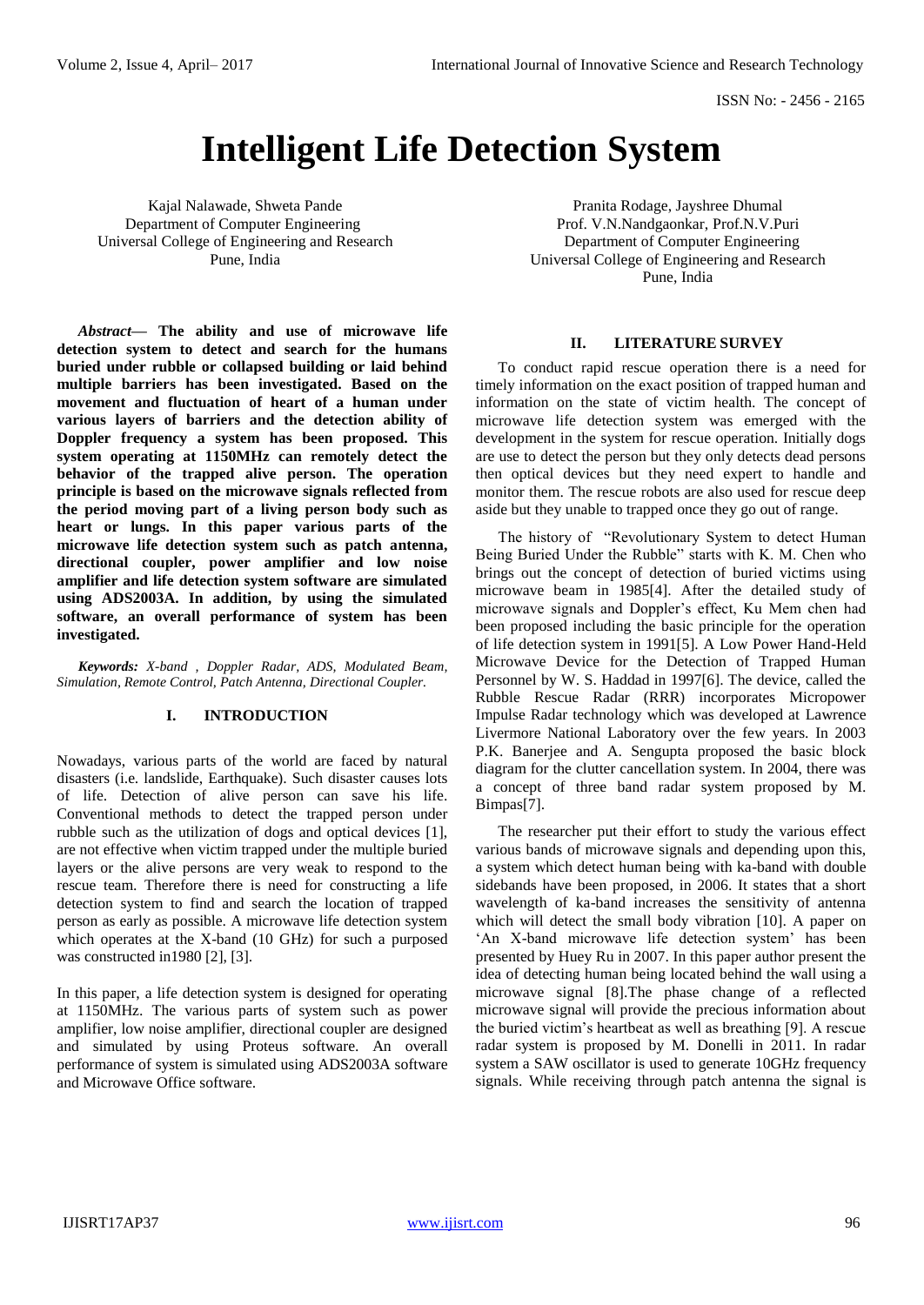process by the ICA (Independent Component Algorithm)[2].

## **III. PHYSICAL PRINCIPLE OF DOPPLER FREQUENCY RADAR**

The principle of detection is firstly, microwave signals are send through rubble to detect signs of a live life. Microwave having the property to penetrate through rubble and reflect back from object. These objects include alive person. When the beam hits the body, the signal reflected with additional modulation which created by movement of alive person body. So, the received reflected signals show the presence of alive human inside the rubble.

 Fig.1. depicts the block diagram and signal flow of Doppler radar system is used to detect periodic target motion of an object. A resident wave of frequency is related to the Doppler frequency and the reflected waves of the object. To extract the Doppler shift frequency, the reflected wave is multiply by the signal radiated to the target object. Then the output of system is filtered by low pass filter with cutoff frequency about 4Hz.



**Alive Person** 

#### fig.1. The principle operation of Doppler radar

### **IV. PROPOSED SYSTEM**

We proposed "An Intelligent Life Detection System" to detect human being buried under rubble by making use of radio frequency is introduced. A microwave life detection system which operates at the X-band (8-10 GHz) for such a purposed was constructed in1980 [1], [5]. The ability and use of X-Band frequency to detect and search for the humans buried under rubble or collapsed building or laid behind multiple barriers has been investigated. Based on the movement and fluctuation of heart of a human under various layers of barriers and the detection ability of X-Band frequency a system has been proposed. This system operating at 10.525GHz can remotely detect the behavior of the trapped alive person. The operation principle is based on the X-Band frequency wave reflected from the period moving part of a living person body such as heart or lungs. In this paper various parts of the intelligent life detection system such as X-band motion detector, PIC-Controller, power amplifier and low noise amplifier and intelligent life detection system software introduced. In addition, by using the Proteus simulated software, an overall performance of system has been investigated.



Alive person

Fig 2. System Architecture

#### **V. CONCLUSION**

The proposed system will search and rescue the alive person under the rubble or collapsed building in minimum time and saves precious life. It will remotely controlled.

#### **REFERENCES**

[1] Chen, K. M., D. Misra,H. Wang,H. L. Chueng,et al.,"An Xband M/W life-detection system," Trans. Biomedical Eng., Vol. BME-33,697–701,July 1986.

[2] M. Donelli,"A rescue radar system for the detection of victims trapped under rubble based on the independent component analysis algorithm." Progress In Electromagnetics Research, M, Vol. 19, 173-181, 2011.

[3] A. Izadi, Z. Ghatan, B. Vosoughi Vahdat and F. Farzaneh, "Design and Simulation of Life Detection System Based on detection of the Hear Beat Using Doppler Frequency," IEEE International Symposium on Signal Processing and Information Technology, 2006.

[4] Aggelopoulos, E. G., E. Karabetsos, Constantinouan N. Uzunoglu, "Mobile microwave sensor for detection of trapped human beings," Measurement: Journal of the International Measurement Confederation, Vol. 18,No. 3,177–183,July 1996.

[5] Chen KM, Huang Y, Zhang JP, Norman A, "RF lifedetection systems for searching human being", IEEE